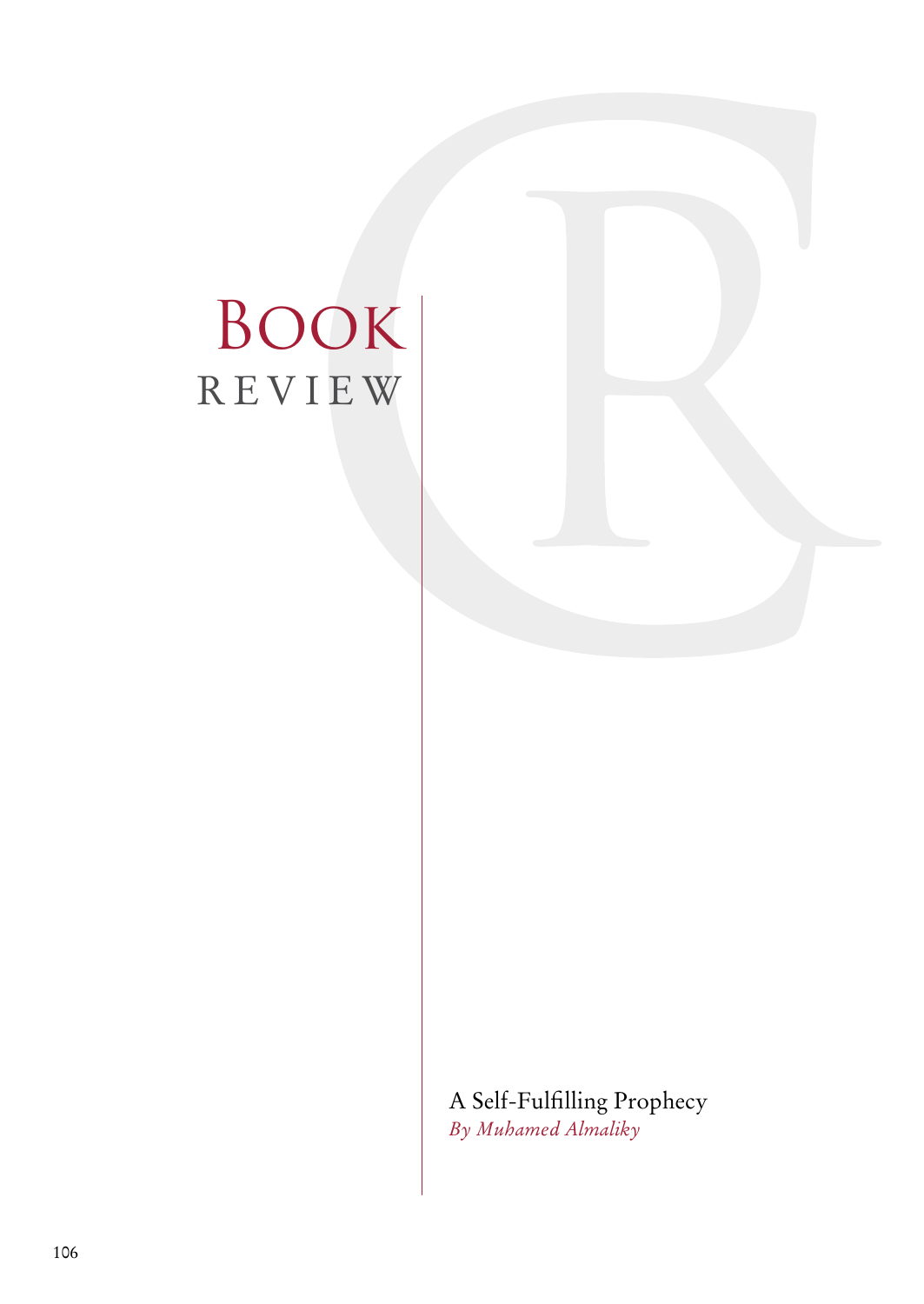## A Self-Fulfilling **PROPHECY**

*By Muhamed Almaliky*

### *Did Saudi Arabia miss a huge opportunity at an early engagement with Iraq?*

**A Self-Fulfilling Prophecy: The Saudi Struggle for Iraq.** *By Katherine Harvey. C. Hurst (Publishers) Limited, London, 2021. 320 pp.*



After the overthrow of Saddam Hussein's regime in the spring of 2003 that culminated in Shiite Islamists coming to power in Iraq, Iraq's relations with the Arab World became strained. The fallout took place during the height of Shiite-Sunni tension in the region, and was assumed to have pushed Iraq further onto Iran's side. The country that stood out in its persistent refusal to engage with Iraq for most of the past eighteen years was Saudi Arabia.

Although Saudi Arabia severed its relations with Iraq in 1990 in the wake of the 1991 Gulf War, the monarchy seemed to have preferred keeping a weak Saddam over empowering the Shiites of Iraq, and by extension Iran. For this reason, the royal family voiced a strong objection to the 2003 war with the conviction that a Shiite-ruled country could disturb the balance of power in the region in favor of Iran, which would exploit the political vacuum in Iraq to advance its decreed expansionist agenda in the Gulf region and beyond.

Additionally, in the views of the Saudis and Sunni Arabs in general, Shiite political ascension in Iraq would constitute an unprecedented anomaly in the history of the Arab World: none of the twenty-two Arab states comprising the League of Arab States is ruled or has been ruled by Shiites for centuries. Indeed, Shiites comprise an average of only 11 percent of Arab Muslims and an average of 17 percent of the entire Muslim population worldwide. Even the only two Arab states in the Arab World with a Shiite majority, Iraq and Bahrain, both have been ruled by Sunni minorities since their inception in the early and late 20th century respectively.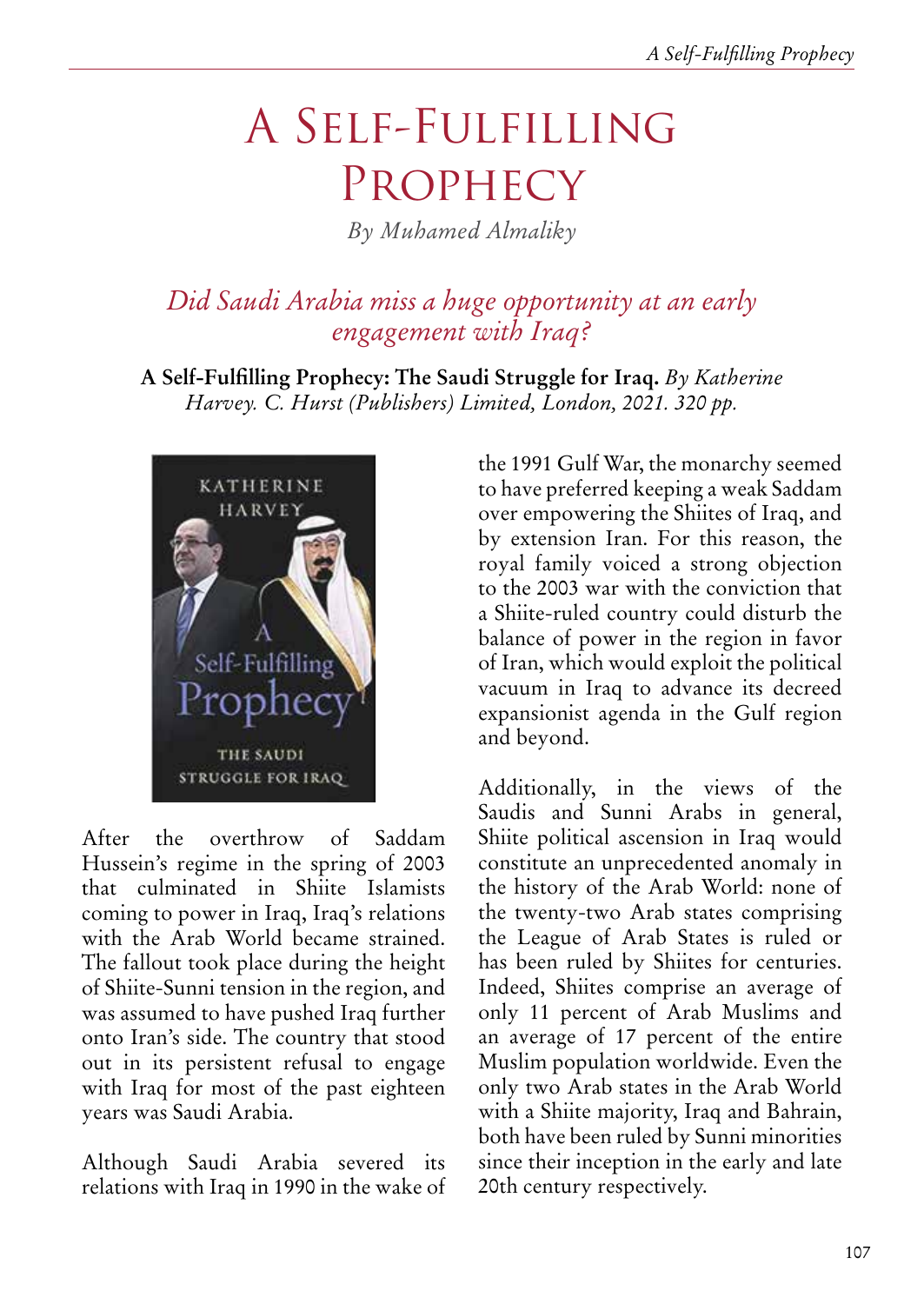The concern for the Saudis was that U.S. involvement in a Saddam-ousted Iraq could lead to a Shiite takeover. Their demographic majority could mean that elections would naturally turn out in their favor. That worry materialized in the January 2005 elections when the Iraqi Shiites competed under one electoral list and won the majority of votes, propelling them to power that they have held onto ever since. Suddenly, the Saudis felt they had a new political reality on their northwestern borders to contend with. The obvious policy choices for them were either to accept the new Shiite regime in Iraq or undermine it.

Over the subsequent few years, they trod both directions but worked more to subvert the Iraqi Shiite-led government than to accept it. That policy proved counterproductive to Saudi interests, not only because their efforts to overturn events in Iraq failed, but their refusal to establish an early presence in Iraq, by default, gave way to the interference of Iran. Judged by this outcome many observers and analysts of the region now think that that policy was decisively erroneous.

In her book *A Self-Fulfilling Prophecy: The Saudi Struggle for Iraq,* Katherine Harvey discusses at length the Iraqi-Saudi relationship post the 2003 Iraq war and concludes that King Abdullah Al-Saud's refusal to engage with Prime Minister Nouri Al-Maliki helped push Iraq further into Iran's embrace. She invokes American sociologist Robert Merton's popular notion of "selffulfilling prophecy" to explain the consequences of the Saudi policy toward Iraq. By creating an enemy-image of Shiite-led Iraq after the fall of Saddam Hussein's regime, Riyadh helped make an unnecessary adversary of Iraq while the latter started reciprocating with similar attitudes in later years.

#### **The Faults in Saudi-Iraqi Relations**

The long-standing animosity between Shiism and Wahhabism, the Islamic Sunni subsect embraced by most Saudis including the royal family, dates back to the mid 18th century. Wahhabi scholars went to the extent of calling Shiites heretical. This tension was further inflamed by the 1979 revolution in Iran and the subsequent establishment of Shiite clerical rule that called for exporting Shiite revolutionary fervor beyond Iran's borders. That call resonated profoundly with Shiite Islamists of southern Iraq, and was readily heeded by the Iraqi Al-Dawa Islamic Party (founded in the late 1950s by the late Mohammed Baqir Al-Sadr, a Shiite intellectual and political thought leader) which supported a form of Islamic rule that challenged the secular nationalism of Saddam's Baath party at the time.

Those developments and traveling ideologies prompted an eight-year war between Iraq and Iran in 1980 in which Iraq invaded the latter to prevent the export of the Iranian Revolution's ideas to the country. In the later years of the war, Saudi Arabia would come to the aid of Iraq when Iranian forces advanced to the depths of Iraqi cities and towns. Ever since, Saudi Arabia and Iran have been locked in a regional conflict amounting to a cold war fought via regional coreligionist proxies.

The 1980s also witnessed the growth of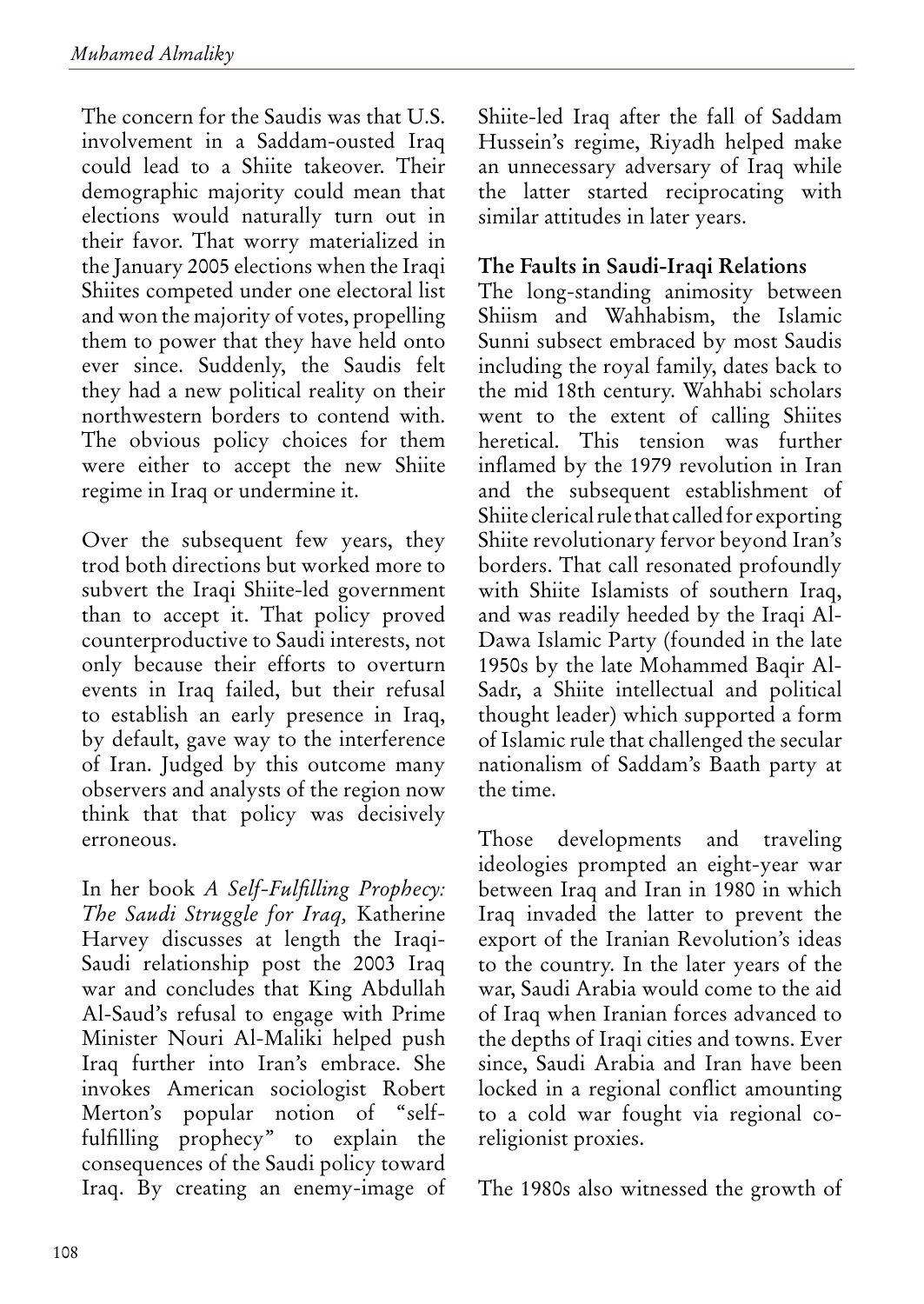Shiite opposition to Saddam Hussein in the south of Iraq. Facing persecution by the regime, Shiite Islamic leaders scurried to Iran where they consolidated their presence, formed militias, and received training, finance, and organizational support from the Iranian Quds Force, the subsidiary of Iran's Islamic Revolutionary Guards Corps in charge of foreign operations.

Iranians tried to mold the Iraqi Shiite leaders in their image, and even force them to pledge allegiance to their form of rule. This pressure caused a schism within the top ranks of Al-Dawa party. Party chiefs such as Ibrahim Al-Jaafari and Nouri Al-Maliki did not yield to Iranian coercion and consequently left Iran to settle somewhere else. Later statements by Al-Maliki and others underscored the tension between the Iraqis and Iranians during those formative years. Although Baqir Al-Sadr, the founding father of contemporary Iraq's Shiite political thought, was sympathetic to the Iranian revolution and a student of Khomeini's himself, his vision of Islamic rule in Iraq differed from that of his mentor. He rather envisioned a political system whereby governance would be dictated by the collective wish of Muslims (*Wilayat Al-Umma*) as opposed to the Iranian version, *Wilayat Al-Faqih,* which vests most powers in the highest jurists.

The split within Al-Dawa gave birth to the Supreme Council for the Islamic Revolution in Iraq (SCIRI). SCIRI subsequently formed the military wing, Badr brigade, which operated under the command of Quds forces in launching attacks on Iraqi territories and siding with Iran during the war. After the fall of Saddam, both groups, Dawa and SCIRI, returned to Iraq to form the United Alliance (UIA) alongside other internal Shiite groups. UIA, in various reincarnations, has dominated the government ever since, with the first three prime ministers hailing from the original Dawa branch while SCIRI controls key parts of the security forces and other critical posts.

#### **Mirroring Back the Role of Enemy**

The nuances of Iraqi Shiite politics and their implications are the subject of Harvey's book. The book makes its central point in the notion that the Iraqi-Iranian alliance was not an inevitable outcome. Rather, the absence of Saudi Arabia and other Sunni Arabs in Iraq in the face of grave political and security challenges created a convenient space which the Iranians exploited to advance their agenda in an Arab country and beyond. King Abdullah's fixation on the Shiite-Sunni divide and the trauma left by the Iraq–Iran war made him resistant to engaging with Iraq's Shiites. Consequently, by painting Iraqi Shiites in an enemy image, the king inadvertently converted them to a real enemy. In other words, Iraqi Shiites did not start off as natural adversaries of the kingdom but, by being treated as such, they eventually mirrored that image and started acting on it.

Al-Maliki's attitude and behavior, for instance, radically shifted after the 2010 elections. During his first term, Al-Maliki approached the Saudi issue from a position of confidence: he was vetted and supported by the Americans; his victory over the Iran-backed militias of Muqtada Al-Sadr in the 2008 Battle of Basra, and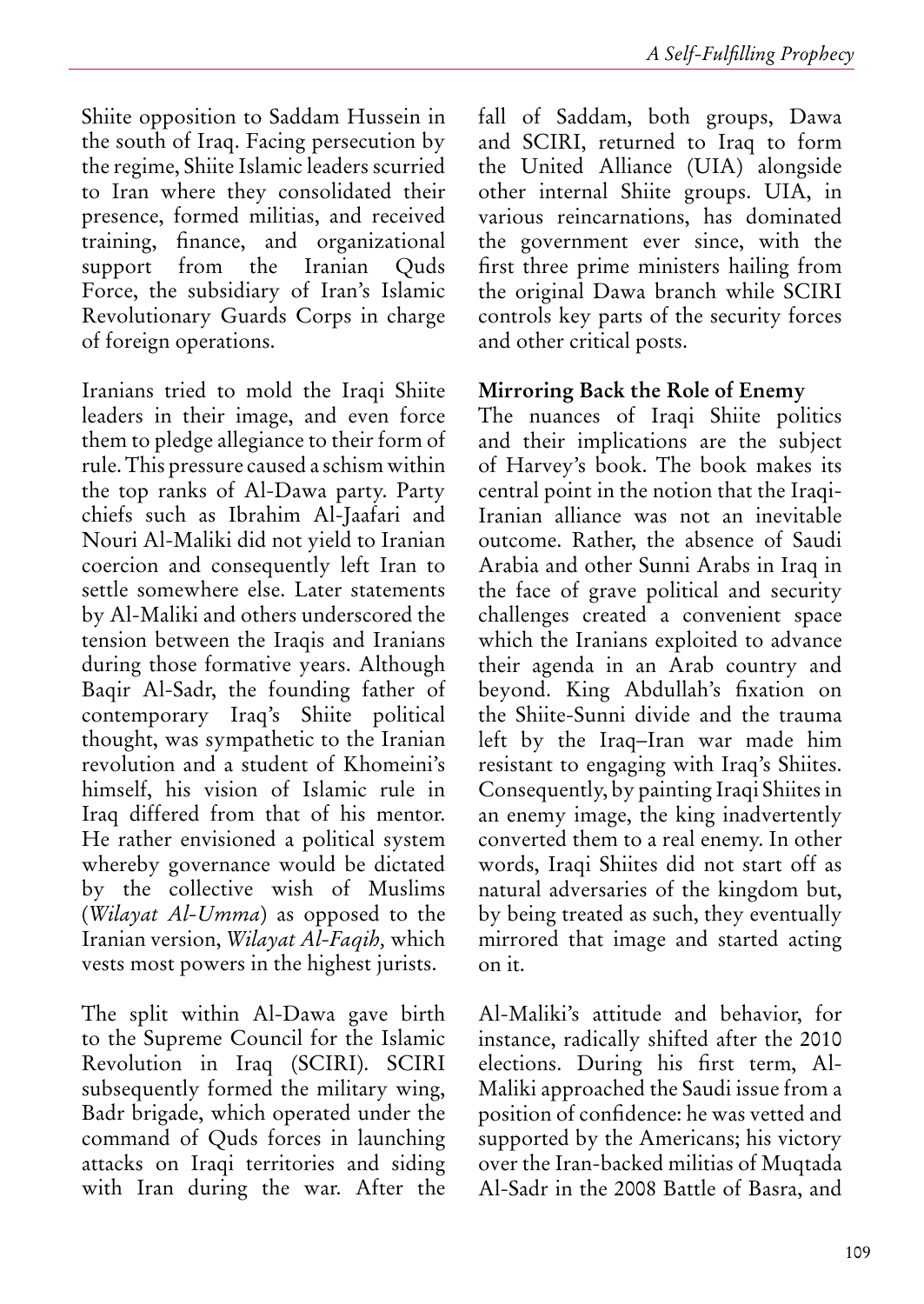his overall non-sectarian approach to governance, were cases in point. In the period between 2006 and 2010, he may have genuinely wanted to balance Iran's influence with that of Sunni Arabs, Saudis being key.

Leading up to the 2010 elections, Al-Maliki saw that Sunni Iraqis would not join his newly formed political bloc and King Abdullah was not sparing any efforts to deprive him of a second term by supporting his rival Ayad Allawi. When Al-Maliki lost the elections, he was faced with the choice of conceding to Allawi or pursuing another path in order to retain power. That second path entailed he would have to lean on Iran to secure a second term. It also meant returning to the all-Shiite bloc he had tried to split from in an attempt to chart his own course as amply explained throughout the book.

The 2010 elections' ultimate outcome implied that Al-Maliki now had to concede more to Iran's demands; he would lose the reason to be sect-neutral and he would fight to remain politically viable. All of that deprived him of the independence he had enjoyed during his first term. Moreover, 2010-2011 saw the withdrawal of the U.S. forces (his backers), the resurgence of Sunni attacks, and the war in neighboring Syria during which he perceived the Saudi stand on removing Al-Assad to imply that he would be toppled as well. He began acting with obvious paranoia: arresting Sunnis on suspicion, conspiring to remove key Sunni political stakeholders, and cracking down on Sunni protesters in Hawija in 2013. Al-Al-Maliki's animosity toward Saudi Arabia became more salient in 2013-2014 leading up to ISIS's incursion in mid-2014, in which Iran was seen as leading the first efforts to combat ISIS whereas Saudi Arabia was explicitly accused by Al-Maliki of having somehow supported it.

The idea of a self-fulfilling prophecy, then, addresses exactly this point. The concept was first coined by Merton in 1948, who described it as a form of cognitive bias where an individual lives up to an erroneous image drawn about them by another, leading to an unnecessary hostility between the two. Applying psycho-social observation to international relations, Harvey explains how Saudi Arabia missed an opportunity with far-reaching consequences by abstaining from leading an early engagement with Iraqi Shiites and the post-2003 Shiite-dominant government of Iraq by needlessly portraying them as the enemy.

The author bases her argument mainly on the premise that Iraqi Shiites are different from those of Iran, and that the diversity of their religious and political thought could have produced a more favorable outcome. Harvey highlights three points of distinction that separate Iraqi Shiites from the Shiites of Iran. First, the Shiites of Iraq are ethnically Arab; thus, they share this identity with the rest of the Sunni Arab World. She points to statements made by several Iraqi Shiite leaders, among them Al-Maliki and Al-Hakim asserting their Arab identity in hopes that their words would find a resonance among their fellow Arab statesmen.

Second, Iraqi Shiite Islamists did not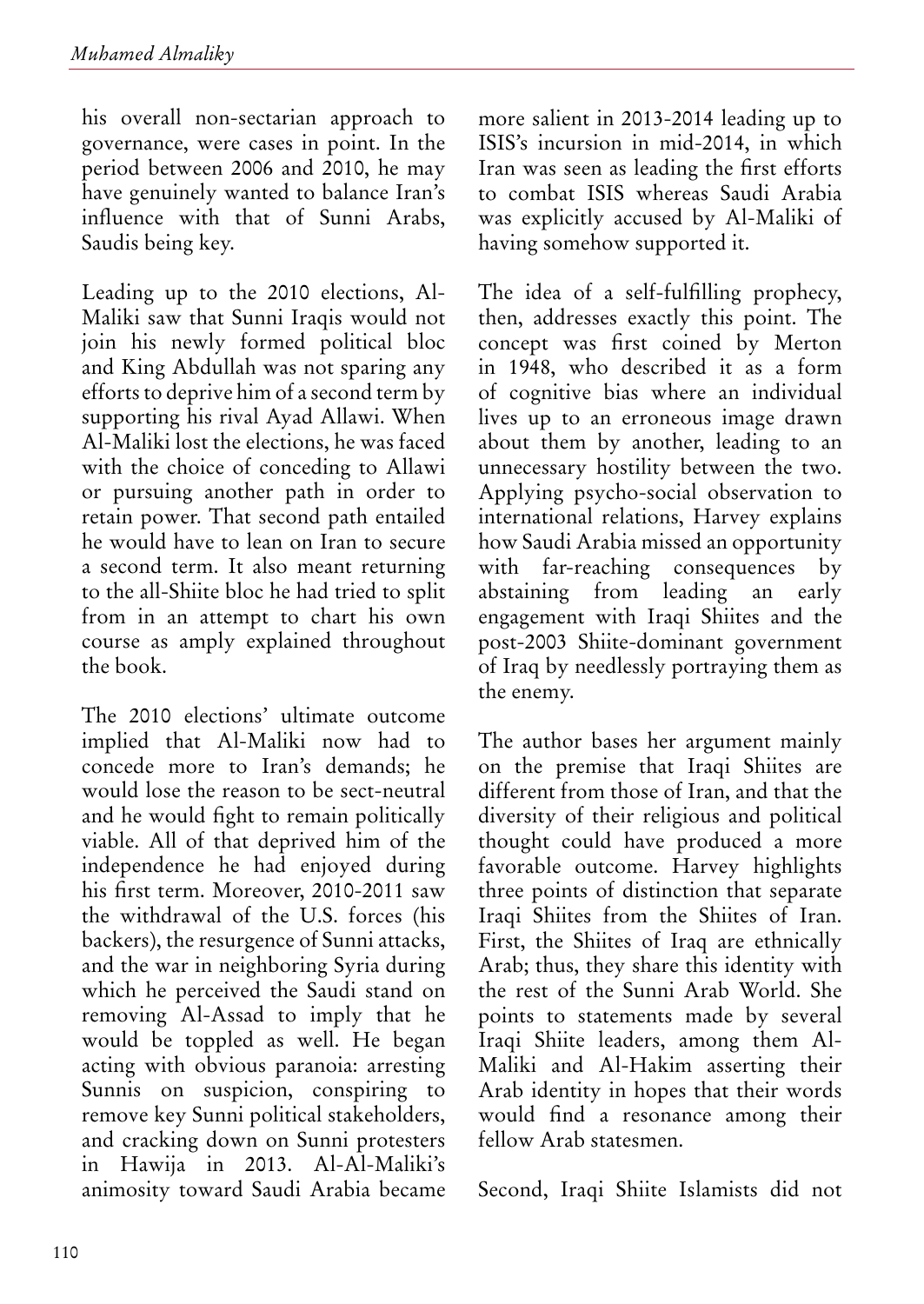necessarily seek to duplicate Iran's political model in Iraq, as evidenced by the 2005 constitution. The Iraqi constitution espouses a classical democracy whereas Iran's constitution declares it an Islamic state where public affairs are regulated by Islamic laws under the guidance of the jurists. And third, the first three Shiite prime ministers are known to have refused to capitulate to Iran in prior years. Additionally, she points out that the estrangement that ensued between Iraq and Saudi Arabia was not for the lack of efforts on the part of the Iraqis, nor was it based on an initial desire to let Iran have unrivaled influence in their country. Rather, Shiites became alarmed and reversed course only after seeing King Abdullah undermine their rule in the period leading to 2010 elections.

#### **"The Logic of Enmity"**

Harvey anchors her analysis of the Iraqi-Saudi dynamic on theoretical concepts rooted in the international relations' schools of realism and constructivism as well as cognitive and political psychology. She refers to Stephen Walt's factors undergirding state alliance such as aggregate power, geographic proximity, offensive capability, and intention to explain how the Saudi king perceived Iran's threat. Also, her research points her to the work of the constructivists Alexander Wendt and Michael Barnett on the critical role identity plays in how threats are perceived among states. In this sense, Iran—and by extension Iraq—was singled out as the "other" when ascribing political identities to countries in the region.

Therefore, in her final analysis, all three

critical factors of threat perception aligned to alarm the king: a different identity, greater power, and aggressive intention. But in mistakenly lumping Iraq and Iran into one political camp based on sect alone, the king ignored other identity characteristics that Iraq shares with Sunni Arabs such as ethnicity, tribal ties, culture, and language while projecting sectarian identity as the sole defining political feature. Consequently, by placing Iraq in an enemy image, he would interpret all its moves and actions as hostile, forcing Iraq to ultimately mirror back that image.

What Harvey describes as the "logic of enmity" surrounding the Iraq-Saudi relations during the ten-years of King Abdullah's rule was further compounded by the way foreign policy decisions were made in Saudi Arabia. In this regard, she alludes to the three classifications of foreign-policy-making by Margaret Hermann, namely: the predominant actor, single coherent group, and fragmented multiple-actor, and singles out the predominant type to describe King Abdullah's style of conducting foreign policy. It seems as though King Abdullah was notorious for concentrating foreign policy decision-making in his own office, and he especially monopolized Saudi-Iraq policy and rejected all opposing views from within the upper echelon of the royal family as well as from foreign allies such as the Americans and other Sunni Arab leaders, who were in favor of opening to Iraq.

Still, Harvey does not overlook personal relations as another determining variable of foreign policy in the region, where local customs sometimes prioritize personal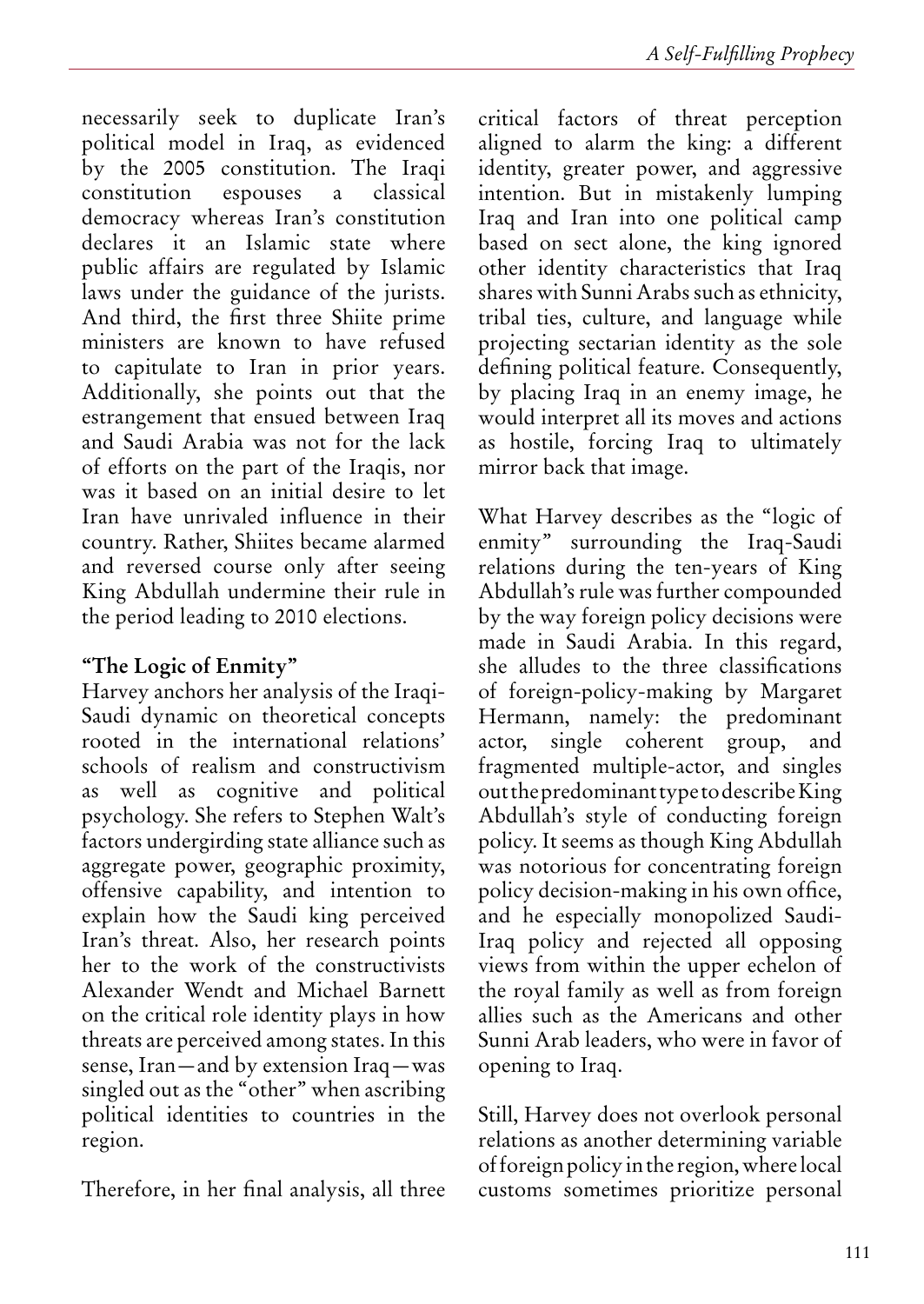ties and trust over deliberated policy decisions. She highlights a particular incident that took place between King Abdullah and Prime Minister Al-Maliki in 2006 which appeared to have created bad blood between the two leaders for their entire reigns. The incident revolves around a visit by Al-Maliki to Saudi Arabia upon assuming his post as the first constitutionally elected Shiite prime minister of Iraq after Saddam Hussein. King Abdullah, in what appeared to have been a gesture of goodwill at the time, offered Al-Maliki a lavish reception only to backtrack and reverse course drastically afterwards.

It was speculated that the reason for this decision was that Al-Maliki failed to fulfill promises he had made to the king during his visit. Even though the author, despite noticeable efforts, was not able to pinpoint the nature of those failed promises nor why they were so consequential in sealing the fate of Iraqi-Saudi relations for at least a decade, the incident testifies to the fragile grounds on which those relations stood. It underscores the skepticism harbored by the king toward normalizing relations with the Shiite regime, rendering any wrong move by the Iraqis grave enough to break them. After that incident, the king resorted to his old notion of calling Al-Maliki and his government "untrusted Iranian agents".

#### **Could It Have Been Any Different?**

The question left unanswered by Harvey is: had it not been for King Adbullah's intransigence on one side, and Al-Maliki's novelty on the other, could matters between the two countries have been different? Other political events

suggest that when the Saudis interfered in other troubled countries in the region, they often lacked the strategy, power, and networks to have any meaningful impact. On the other hand, had the Iraqis and Saudis actually engaged with one another, to what extent would the former have benefited from a Saudi presence against Iran and would have Saudi engagement been sufficient to neutralize it—even if Iraqis were indeed serious about re-engaging with Sunni Arabs?

Iraq's political landscape is too complex to explain or predict what might have been. It remains true that an early engagement by Saudi Arabia and other key Arab states like Egypt would have been positive for Iraq's overall trajectory, at least symbolically. Regardless of whether this missed opportunity would have shaped events differently or not, engagement would have at least provided Iraq with other options.

Besides its recounting and analysis of the Saudi-Iraqi relations, the book provides detailed accounts of the most critical events, policies, and decisions that shaped post-Saddam Iraq. Complex events are summarized and presented in little over 250 pages. Harvey details the role and positions of key political parties and actors internally and externally influencing the political landscape and disentangled some of the complexities and ambiguities surrounding Iraq after Saddam Hussein, especially around the issue of Shiite politics. In this sense, the book serves as a quick reference for researchers on Iraq's history after the fall of the autocratic leader.